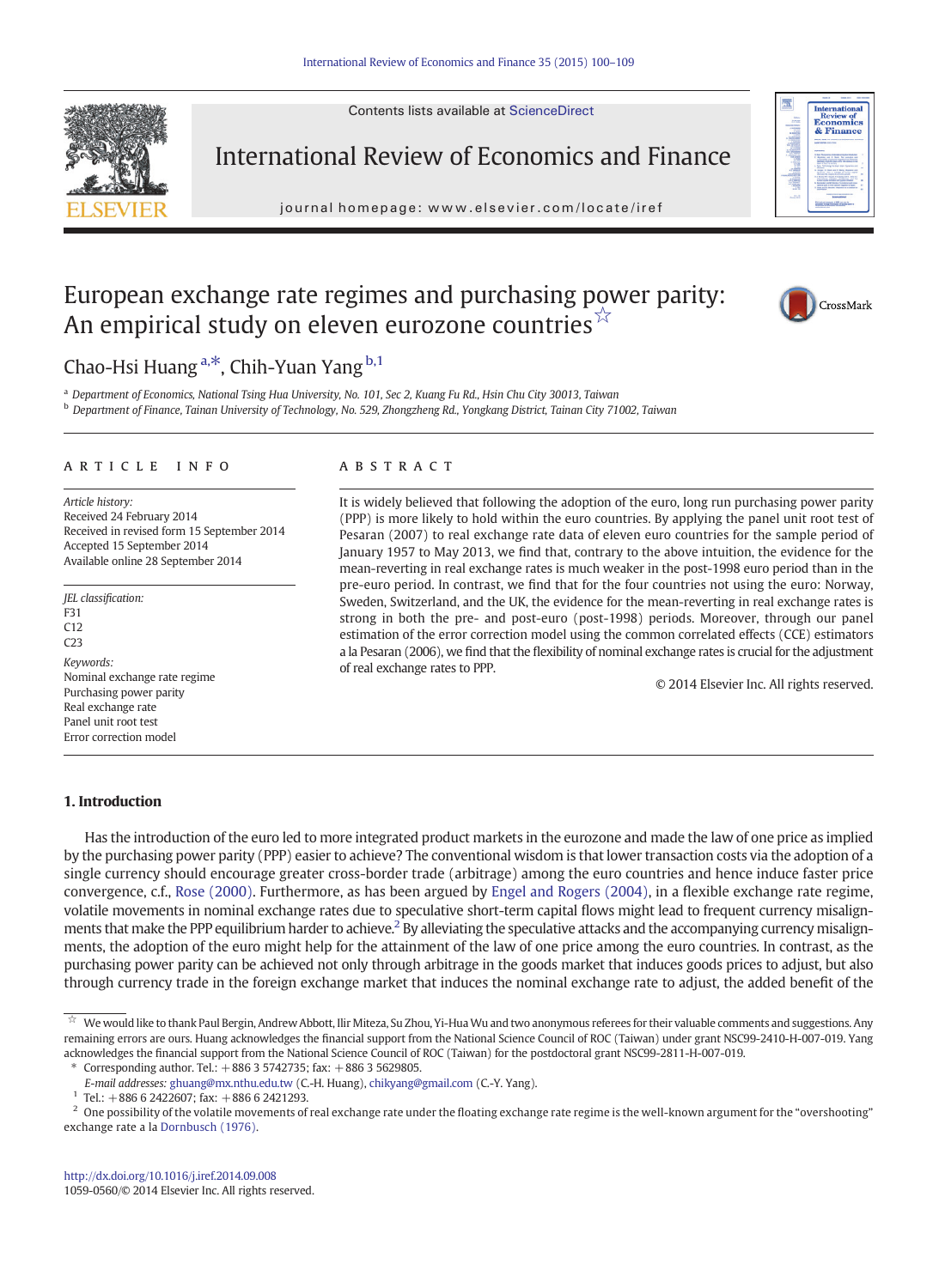adjustment channel provided by the flexibility of nominal exchange rate might be crucial for the attainment of the parity. Accordingly, the adoption of the euro might work against the attainment of one price among the euro countries since the adjustment of the nominal exchange rate is completely absent here.

In the past empirical literature on real exchange rate adjustment to PPP under different nominal exchange rate regimes, no consensus has been reached.<sup>3</sup> On the one hand, some studies found that the mean-reverting of real exchange rate under the fixed exchange rate regime is more pronounced than under the flexible exchange rate regime, e.g., [Mussa \(1986\)](#page--1-0) and [Parsley and Popper](#page--1-0) [\(2001\).](#page--1-0) On the other hand, some recent studies found weaker evidence of mean-reverting of real exchange rate for many euro countries under the euro regime, which represents an extreme form of fixed exchange rate, than under the regimes with more flexible exchange rate, e.g., [Rogers \(2007\),](#page--1-0) [Christidou and Panagiotidis \(2010\),](#page--1-0) and [Wu and Lin \(2011\)](#page--1-0). Furthermore, there are also studies showing no clear-cut difference in the mean-reverting behavior of real exchange rates across fixed and flexible nominal exchange rate regimes, e.g., [Grilli and Kaminsky \(1991\),](#page--1-0) [Lothian and Taylor \(1996\),](#page--1-0) and [Bissoondeeal \(2008\),](#page--1-0) among many others.

In view of the aforementioned conflicting empirical results, in the current paper we examine how changes in nominal exchange rate regime, especially the launch of the euro, affects the adjustment of real exchange rates to PPP equilibrium in euro countries. We focus our study on eleven eurozone countries that are among the first to adopt the euro: Austria, Belgium, Finland, France, Germany, Ireland, Italy, Luxembourg, the Netherlands, Portugal and Spain. One advantage of doing so is that these countries all experienced similar but drastic changes in the nominal exchange rate arrangement during the sample period.<sup>4</sup> In particular, the breakup of the Bretton Woods system in the early 1973, the introduction of the European exchange rate mechanism (ERM) in March 1979, and the launch of the euro in January 1999 all represent clear breaks in nominal exchange rate arrangements and provide ideal natural experiments for the study of PPP. Moreover, because the countries studied belong to a relatively integrated market where the barrier of trade and transportation costs have generally been low, our study should provide more clear-cut results than most previous studies by limiting the impact of the distorting factors on PPP adjustment.<sup>5</sup> Since the launch of the euro has been the focus of many previous studies on the effect of exchange rate regime on PPP convergence, we also utilize this event to examine whether and how real exchange rates behaved differently before and after the launch of the euro for two groups of advanced European countries: the "treatment group" of eleven countries adopting the euro in 1999 and the "control group" of four countries: Norway, Sweden, Switzerland, and the UK, that continued using the flexible exchange rate regimes after the euro launch. This group comparison turns out to shed important light on the possible cause of the slow adjustment of real exchange rates for the euro countries after the launch of the euro.

It is worth noticing that an alternative empirical approach adopted in the past literature is to explore the speed of real exchange rate convergence for countries with different exchange rate arrangements within the same sample period, e.g., [Parsley and Popper](#page--1-0) [\(2001\)](#page--1-0) and [Bissoondeeal \(2008\).](#page--1-0) One disadvantage of the approach is that heterogeneity in social, political and economic conditions in the countries studied usually has important implications not only on the exchange rate arrangement adopted but also on the speed of PPP convergence,<sup>6</sup> and failure to take complete account of these conditions will result in a spurious relationship between the exchange rate arrangement and the speed of real exchange rate convergence. In contrast, by focusing on a relatively more homogenous group of countries with common changes in exchange rate regimes, our approach avoids the aforementioned complications.

In the current study, we employ panel unit root tests to examine the mean reverting property of real exchange rate under different exchange rate regimes. As the slow adjustment speed of real exchange rates has been the subject of considerable debate in the literature; cf. [Rogoff \(1996\)](#page--1-0), we also compute the "half-lives" of real exchange rate adjustments to PPP under different regimes using panel estimation of auto-regression models of real exchange rates. In addition, to explore the roles of nominal exchange rates and relative prices played in the adjustments of real exchange rates in different regimes, we employ panel estimation of error correction models consisting of regressions of nominal exchange rate and relative prices on the lagged real exchange rate and the first difference of lagged dependent variables.

We find from our panel unit root tests and the estimated "half-life" that the mean-reverting property of real exchange rate for the eleven euro countries is weakest in the post-1998 euro regime period while strongest in the floating exchange rate period. In contrast, we find that for the four advanced European countries not using the euro: Norway, Sweden, Switzerland, and the UK, the evidence for the mean-reverting in real exchange rates is strong in both the pre-euro period and the post-euro (post-1998) period. From our panel estimation of the error correction model, we find that the flexibility of nominal exchange rate is crucial for the adjustment of real exchange rate to PPP.

The remainder of this article is organized as follows. [Section 2](#page--1-0) provides data description and conducts panel unit root tests to examine the mean-reverting property of real exchange rate under different exchange rate regimes. [Section 3](#page--1-0) uses panel error correction model estimation to explore the roles of relative prices and nominal exchange rates played in the convergence of real exchange rates to PPP under different nominal exchange rate regimes. [Section 4](#page--1-0) compares the mean-reverting behavior of real exchange rates between a "control group" and a "treatment group" of advanced European countries for the pre- and post-euro periods to check for robustness of our major empirical results. [Section 5](#page--1-0) provides the concluding remarks.

<sup>&</sup>lt;sup>3</sup> For a review of the vast literature on PPP, see [Taylor and Taylor \(2004\)](#page--1-0) and [Taylor \(2006\).](#page--1-0)

<sup>4</sup> To our surprise, in the past empirical literature on PPP, only a very limited number of works studied PPP hypothesis for the pure eurozone countries. See, for example, [Koedijk, Tims, and van Dijk \(2004\)](#page--1-0), [Christidou and Panagiotidis \(2010\)](#page--1-0), and [Wu and Lin \(2011\).](#page--1-0)

 $5\,$  [Rogoff \(1996\)](#page--1-0) shows that trade barriers and transportation costs can explain why PPP might not hold in a large international framework. [Funke and Koske \(2008\)](#page--1-0) suggest that focusing the analysis on an integrated market with restricted geographical expansion allows limiting the impact of these distorting factors. In addition, due to the proximity of the eurozone countries, transportation costs play a less important role on a eurozone level than on an intercontinental level.

<sup>&</sup>lt;sup>6</sup> One example is that low-income countries tend to impose higher tariffs to protect their domestic industries and while at the same time prone to more fixed exchange rate regimes. For a detailed study on the factors affecting the exchange rate regime choice in emerging market economies, see, for example, [Ghosh \(2014\).](#page--1-0)